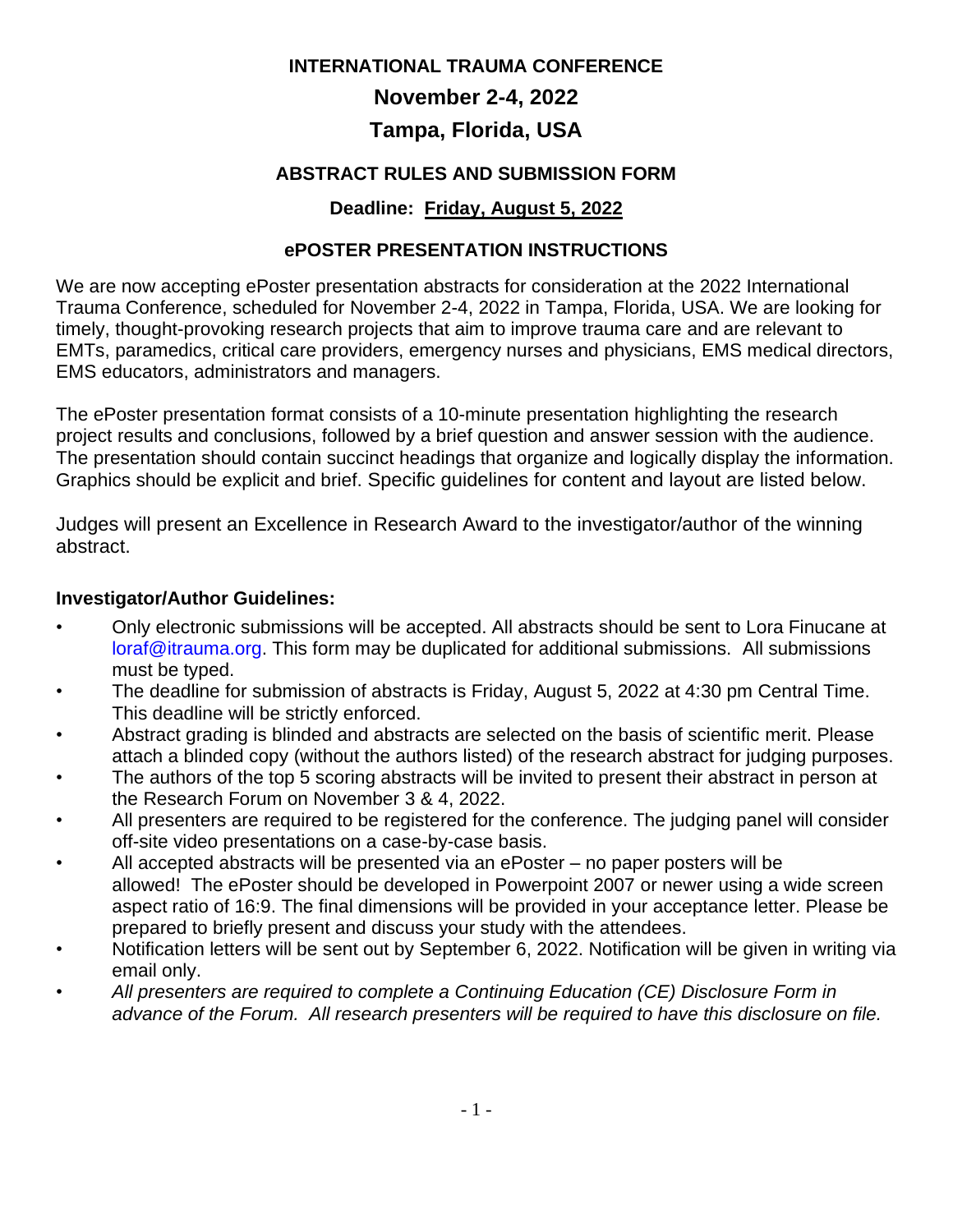#### **Abstract Submission Guidelines:**

- 350 word count limit
- Maximum of 1 table OR figure
- Structure headings, including Background, Objective, Design/Methods, Results, Conclusion and Impact. See Attached Sample Layout.

*Abstracts that do not conform to these guidelines will be disqualified.*

#### **A 10-point scoring system will be used in selecting abstracts for presentation. The criteria are noted below. Please consider these criteria when submitting your abstract(s).**

## **Objective**

- 0=No stated hypothesis or objective
- 1=Stated hypothesis or objective difficult to test
- 2=Clearly stated and testable hypothesis or objective

## **Design/Methods**

- 0=Chosen design not stated or chosen design did not test the stated hypothesis
- 1=Chosen design sub--‐optimal or important elements of methods missing but tested the stated hypothesis
- 2=Chosen design was best feasible method for testing hypothesis and important methods steps are described

## **Results**

- 0=Critical data to interpretation of study absent
- 1=Critical data incomplete or not clearly presented
- 2=Data critical to interpretation of study clearly and completely presented

#### **Conclusion**

- 0=Conclusion not supported by data
- 1=Conclusion partially supported by data
- 2=Conclusion fully supported by data

#### **Impact**

- 0=Study will not change EM practice or make no meaningful contribution to current fund of knowledge
- 1=Study will possibly change EM practice or modestly contribute to current fund of knowledge
- 2=Study will definitely change EM practice or significantly change current fund of Knowledge

## **Maximum total score = 10**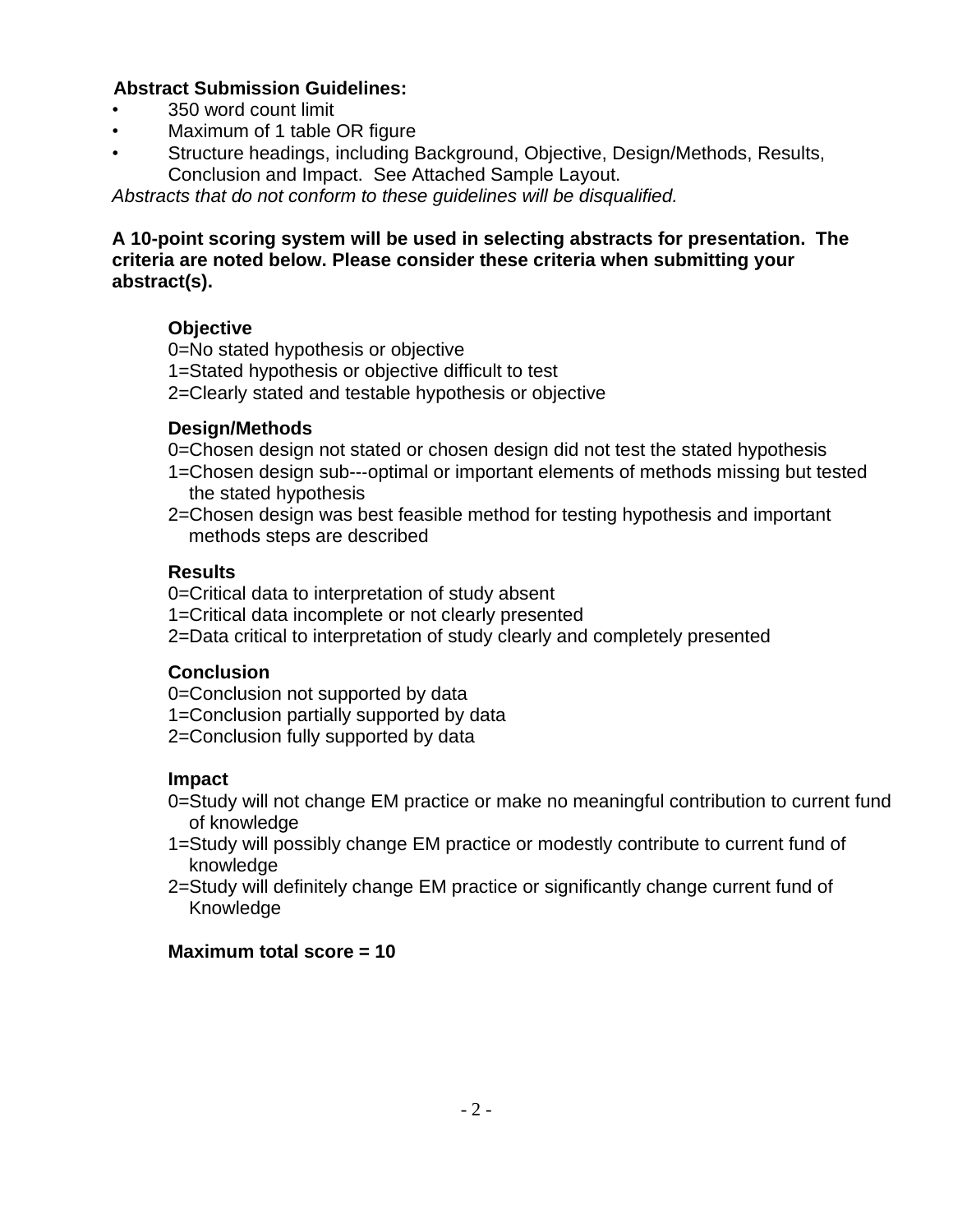#### **ABSTRACT SUBMISSION FORM**

**Author(s)**: (List first name, middle initial, and last names of all authors and titles such as EMT-P, MD, DO, RN, PhD. Place an asterisk next to the name of the principal investigator.) \_\_\_\_\_\_\_\_\_\_\_\_\_\_\_\_\_\_\_\_\_\_\_\_\_\_\_\_\_\_\_\_\_\_\_\_\_\_\_\_\_\_\_\_\_\_\_\_\_\_\_\_\_\_\_\_\_\_\_\_\_\_\_\_\_\_\_\_\_\_\_\_\_\_\_\_\_\_\_

\_\_\_\_\_\_\_\_\_\_\_\_\_\_\_\_\_\_\_\_\_\_\_\_\_\_\_\_\_\_\_\_\_\_\_\_\_\_\_\_\_\_\_\_\_\_\_\_\_\_\_\_\_\_\_\_\_\_\_\_\_\_\_\_\_\_\_\_\_\_\_\_\_\_\_\_\_\_\_

\_\_\_\_\_\_\_\_\_\_\_\_\_\_\_\_\_\_\_\_\_\_\_\_\_\_\_\_\_\_\_\_\_\_\_\_\_\_\_\_\_\_\_\_\_\_\_\_\_\_\_\_\_\_\_\_\_\_\_\_\_\_\_\_\_\_\_\_\_\_\_\_\_\_\_\_\_\_\_

\_\_\_\_\_\_\_\_\_\_\_\_\_\_\_\_\_\_\_\_\_\_\_\_\_\_\_\_\_\_\_\_\_\_\_\_\_\_\_\_\_\_\_\_\_\_\_\_\_\_\_\_\_\_\_\_\_\_\_\_\_\_\_\_\_\_\_\_\_\_\_\_\_\_\_\_\_\_\_

\_\_\_\_\_\_\_\_\_\_\_\_\_\_\_\_\_\_\_\_\_\_\_\_\_\_\_\_\_\_\_\_\_\_\_\_\_\_\_\_\_\_\_\_\_\_\_\_\_\_\_\_\_\_\_\_\_\_\_\_\_\_\_\_\_\_\_\_\_\_\_\_\_\_\_\_\_\_\_

**Reference(s) –** (Please provide at least one reference that can be used for the CE application):

|                                 | <b>Institutions:</b> (If none, list city and state)   |                                                                                                             |
|---------------------------------|-------------------------------------------------------|-------------------------------------------------------------------------------------------------------------|
| instructed otherwise.)          |                                                       | Mailing address: (List address of presenter. Correspondence will be sent to presenter unless                |
|                                 |                                                       |                                                                                                             |
|                                 |                                                       | Will this abstract be presented prior to the International Trauma Conference? $\square$ YES<br>$\square$ NO |
|                                 |                                                       |                                                                                                             |
|                                 | instances where this would be considered appropriate. | $\Box$ I certify that this research has been approved by my institutional review board in all               |
| <b>Name of Principal Author</b> |                                                       | <b>Date</b>                                                                                                 |
|                                 | $\Box$ I agree to present this research if accepted.  |                                                                                                             |
| <b>Name of Presenter</b>        |                                                       | <b>Date</b>                                                                                                 |
|                                 |                                                       | <u>ΡΙ ΕΔΚΕ ΔΤΤΔΩΗ Δ RLINDED COPY OF THE RESEΔROH ΔRSTRACT EOR</u>                                           |

## **PLEASE ATTACH A BLINDED COPY OF THE RESEARCH ABSTRACT FOR JUDGING PURPOSES.**